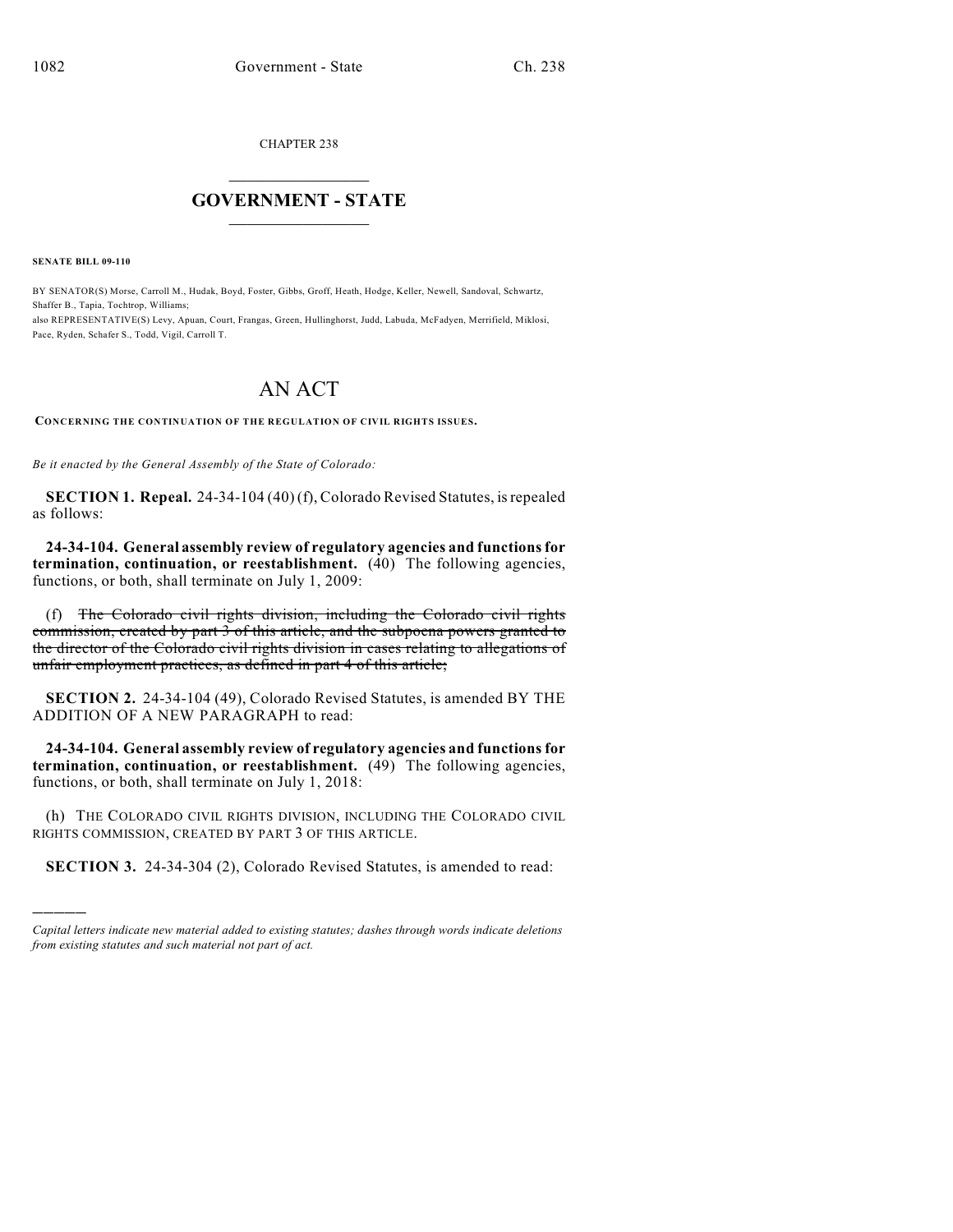**24-34-304. Division and commission subject to termination - repeal of part.** (2) This part 3 is repealed, effective July 1, 2009 2018. Prior to such repeal, the functions of the division and commission shall be reviewed as provided for in section 24-34-104.

**SECTION 4.** 24-34-302, Colorado Revised Statutes, is amended to read:

**24-34-302. Civil rights division - director - powers and duties.** (1) There is hereby created within the department of regulatory agencies a division of state government to be known and designated as the Colorado civil rights division, the head of which shall be the director of the Colorado civil rights division. which office is hereby created. The director shall be appointed by the executive director of the department of regulatory agencies pursuant to section 13 of article XII of the state constitution, and the executive director shall give good faith consideration to the recommendations of the commission prior to making such THE appointment.

(2) The director shall appoint such investigators and other personnel as may be necessary to carry out the functions and duties of the division. THE DIRECTOR AND THE STAFF OF THE DIVISION SHALL RECEIVE, INVESTIGATE, AND MAKE DETERMINATIONS ON CHARGES ALLEGING UNFAIR OR DISCRIMINATORY PRACTICES IN VIOLATION OF PARTS 4 TO 7 OF THIS ARTICLE.

**SECTION 5. Repeal.** 24-34-305 (1) (b), Colorado Revised Statutes, is repealed as follows:

**24-34-305. Powers and duties of commission.** (1) The commission has the following powers and duties:

(b) To receive, investigate, and pass upon charges alleging unfair or discriminatory practices in violation of parts 4 to 7 of this article;

**SECTION 6.** 24-34-306 (1), (2), and (15), Colorado Revised Statutes, are amended to read:

**24-34-306. Charge - complaint - hearing - procedure - exhaustion of administrative remedies.** (1) (a) Any person claiming to be aggrieved by a discriminatory or unfair practice as defined by parts 4 to 7 of this article may, by himself OR HERSELF or THROUGH his OR HER attorney-at-law, make, sign, and file with the commission DIVISION a verified written charge in duplicate which shall state STATING the name and address of the respondent alleged to have committed the discriminatory or unfair practice, and which shall set SETTING forth the particulars thereof OF THE ALLEGED DISCRIMINATORY OR UNFAIR PRACTICE, and contain such CONTAINING ANY other information as may be required by the commission DIVISION.

(b) The commission, a commissioner, or the attorney general ON ITS OWN MOTION may in like manner make, sign, and file such A charge ALLEGING A DISCRIMINATORY OR UNFAIR PRACTICE IN CASES WHERE THE COMMISSION, A COMMISSIONER, OR THE ATTORNEY GENERAL DETERMINES THAT THE ALLEGED DISCRIMINATORY OR UNFAIR PRACTICE IMPOSES A SIGNIFICANT SOCIETAL OR COMMUNITY IMPACT. THE CHARGE SHALL BE FILED IN THE SAME MANNER AND SHALL CONTAIN THE SAME INFORMATION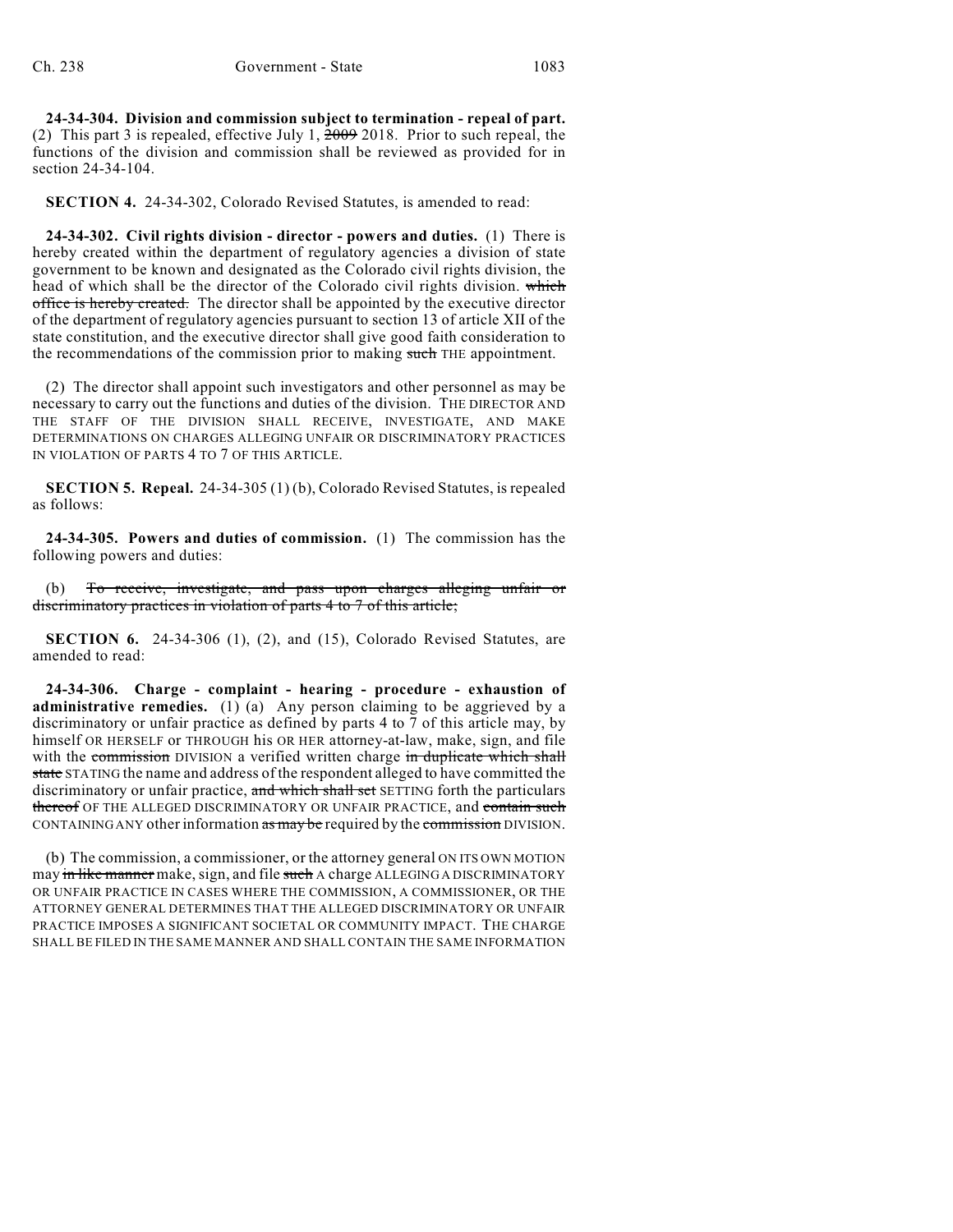1084 Government - State Ch. 238

AS REQUIRED FOR A CHARGE FILED BY AN INDIVIDUAL PURSUANT TO PARAGRAPH (a) OF THIS SUBSECTION (1). WHEN THE COMMISSION, A COMMISSIONER, OR THE ATTORNEY GENERAL FILES A CHARGE PURSUANT TO THIS PARAGRAPH (b), THE REMEDY AVAILABLE FOR THE DISCRIMINATORY OR UNFAIR PRACTICE SHALL BE LIMITED TO EQUITABLE RELIEF TO ELIMINATE THE DISCRIMINATORY OR UNFAIR PRACTICE.

(c) Prior to any other action by the commission DIVISION REGARDING THE CHARGE, the DIVISION SHALL NOTIFY THE respondent shall be notified of the charges filed against him OR HER.

(2) (a) After the filing of a charge ALLEGING A DISCRIMINATORY OR UNFAIR PRACTICE AS DEFINED BY PARTS 4 TO 7 OF THIS ARTICLE, the director, with the assistance of the DIVISION's staff, shall make a prompt investigation thereof. If such charge alleges an unfair employment practice as defined in part 4 of this article or an unfair housing practice as defined in part 5 of this article, OF THE CHARGE. The director may subpoena witnesses and compel the testimony of witnesses and the production of books, papers, and records if the testimony, books, papers, and records sought are limited to matters directly related to the charge. Any subpoena issued pursuant to this paragraph (a) shall be enforceable in the district court for the district in which the alleged discriminatory or unfair practice occurred and shall be issued only if the person or entity to be subpoenaed has refused or failed, after a proper request from the director, to provide voluntarily to the director the information sought by the subpoena.

(b) The director OR THE DIRECTOR'S DESIGNEE, WHO SHALL BE AN EMPLOYEE OF THE DIVISION, shall determine as promptly as possible whether probable cause exists for crediting the allegations of the charge, and shall follow one of the following courses of action:

(I) If the director OR THE DIRECTOR'S DESIGNEE determines that probable cause does not exist, he OR SHE shall dismiss the charge and shall notify the person filing the charge and the respondent of such THE dismissal. In addition, in such THE notice, the director OR THE DIRECTOR'S DESIGNEE shall advise both parties:

(A) That the charging party has the right to file an appeal of such THE dismissal with the commission within ten days  $\sigma f$  AFTER the date  $\sigma f$  mailing of the notification of such dismissal IS MAILED:

(B) That, if the charging party wishes to file a civil action in a district court in this state which action is based on the alleged discriminatory or unfair practice that was the subject of the charge he filed with the commission, he OR SHE must do so: Within ninety days  $\sigma f$  AFTER the date  $\sigma f$  mailing  $\sigma f$  the notice specified in this subparagraph (I) IS MAILED if he OR SHE does not file an appeal with the commission pursuant to sub-subparagraph (A) of this subparagraph (I); or within ninety days  $\sigma f$ AFTER the date of mailing of THE notice that the commission has dismissed the appeal specified in sub-subparagraph  $(A)$  of this subparagraph  $(I)$  IS MAILED;

(C) That, if the charging party does not file an action within the time limits specified in sub-subparagraph  $(B)$  of this subparagraph  $(I)$ , such THE action will be barred, and no district court shall have jurisdiction to hear such THE action.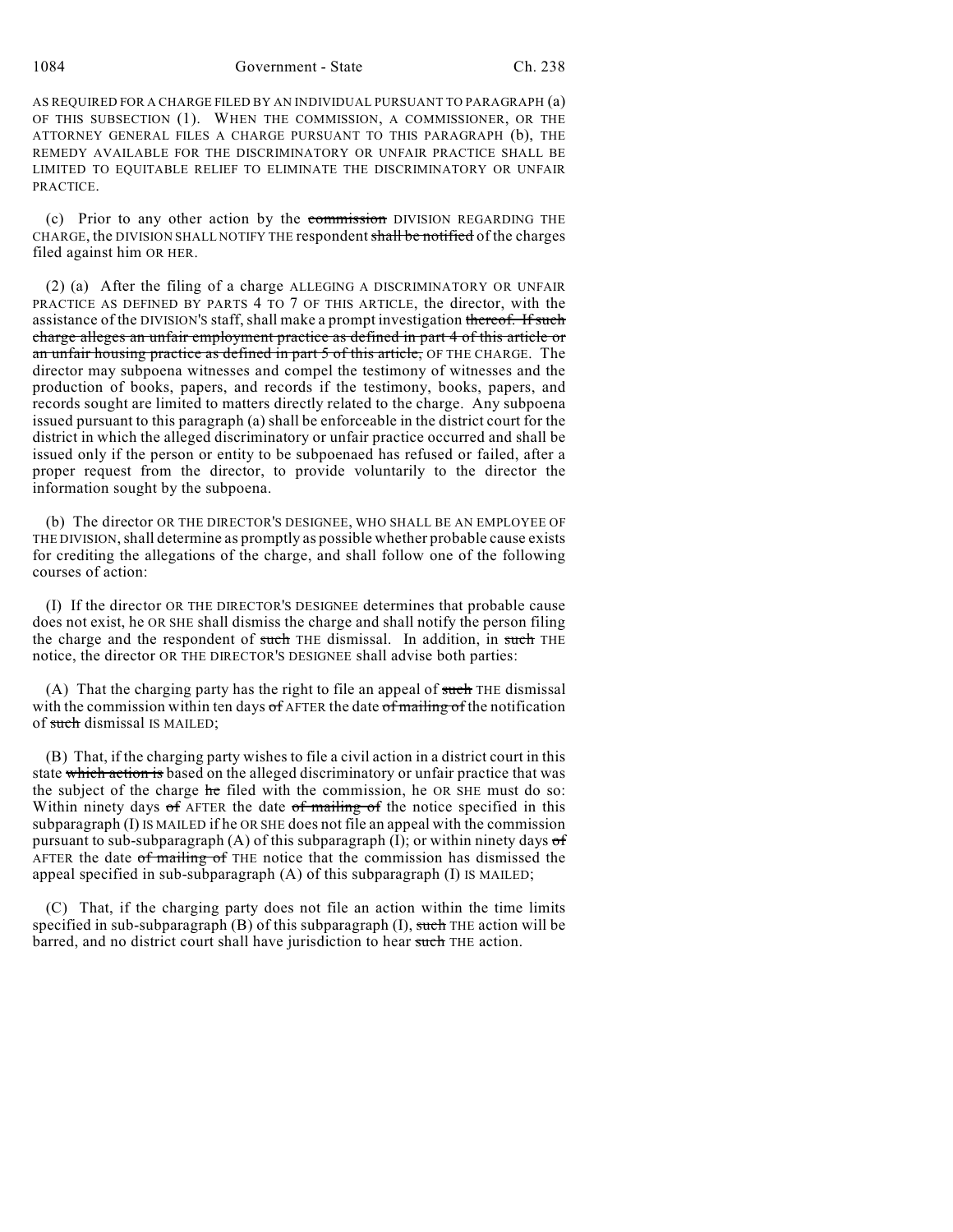## Ch. 238 Government - State 1085

(II) If the director OR THE DIRECTOR'S DESIGNEE determines that probable cause exists, the DIRECTOR OR THE DIRECTOR'S DESIGNEE SHALL SERVE THE respondent shall be served with written notice which states STATING with specificity the legal authority and jurisdiction of the commission and the matters of fact and law asserted. and IN ADDITION, the director OR THE DIRECTOR'S DESIGNEE shall order the charging party and the respondent to participate in compulsory mediation. Immediately after such THE DIRECTOR OR THE DIRECTOR'S DESIGNEE SERVES notice has been given ON THE RESPONDENT, the director OR THE DIRECTOR'S DESIGNEE shall endeavor to eliminate such THE discriminatory or unfair practice by conference, conciliation, and persuasion and by means of the compulsory mediation required by this subparagraph (II).

(c) The director's subpoena powers in cases relating to allegations of unfair employment practices are repealed on July 1, 2009. Prior to such repeal, the director's subpoena powers in such cases shall be reviewed in connection with the scheduled review of the Colorado civil rights division, including the Colorado civil rights commission, as provided for in section 24-34-104.

(15) The charging party in any action may request THE DIVISION TO ISSUE a written notice of right to sue at any time prior to service of a notice and complaint pursuant to subsection (4) of this section. Any THE CHARGING PARTY SHALL MAKE THE request for notice of right to sue shall be in writing. THE DIVISION SHALL PROMPTLY GRANT a claimant's request for notice of right to sue made after the expiration of one hundred eighty days following the filing of the charge. shall be granted promptly. If a claimant makes a request for a notice of right to sue prior to the expiration of one hundred eighty days following the filing of the charge, said request THE DIVISION shall be granted GRANT THE REQUEST upon a determination by the commission, a commissioner, or the administrative law judge that the investigation of the charge will not be completed within one hundred eighty days following the filing of the charge. A notice of right to sue shall constitute final agency action and exhaustion of administrative remedies and proceedings pursuant to this part 3.

**SECTION 7.** 24-34-402 (1) (a), Colorado Revised Statutes, is amended to read:

**24-34-402. Discriminatory or unfair employment practices.** (1) It shall be a discriminatory or unfair employment practice:

(a) For an employer to refuse to hire, to discharge, to promote or demote, to harass during the course of employment, or to discriminate in matters of compensation, TERMS, CONDITIONS, OR PRIVILEGES OF EMPLOYMENT against any person otherwise qualified because of disability, race, creed, color, sex, sexual orientation, religion, age, national origin, or ancestry; but, with regard to a disability, it is not a discriminatory or an unfair employment practice for an employer to act as provided in this paragraph (a) if there is no reasonable accommodation that the employer can make with regard to the disability, the disability actually disqualifies the person from the job, and the disability has a significant impact on the job. For purposes of this paragraph (a), "harass" means to create a hostile work environment based upon an individual's race, national origin, sex, sexual orientation, disability, age, or religion. Notwithstanding the provisions of this paragraph (a), harassment is not an illegal act unless a complaint is filed with